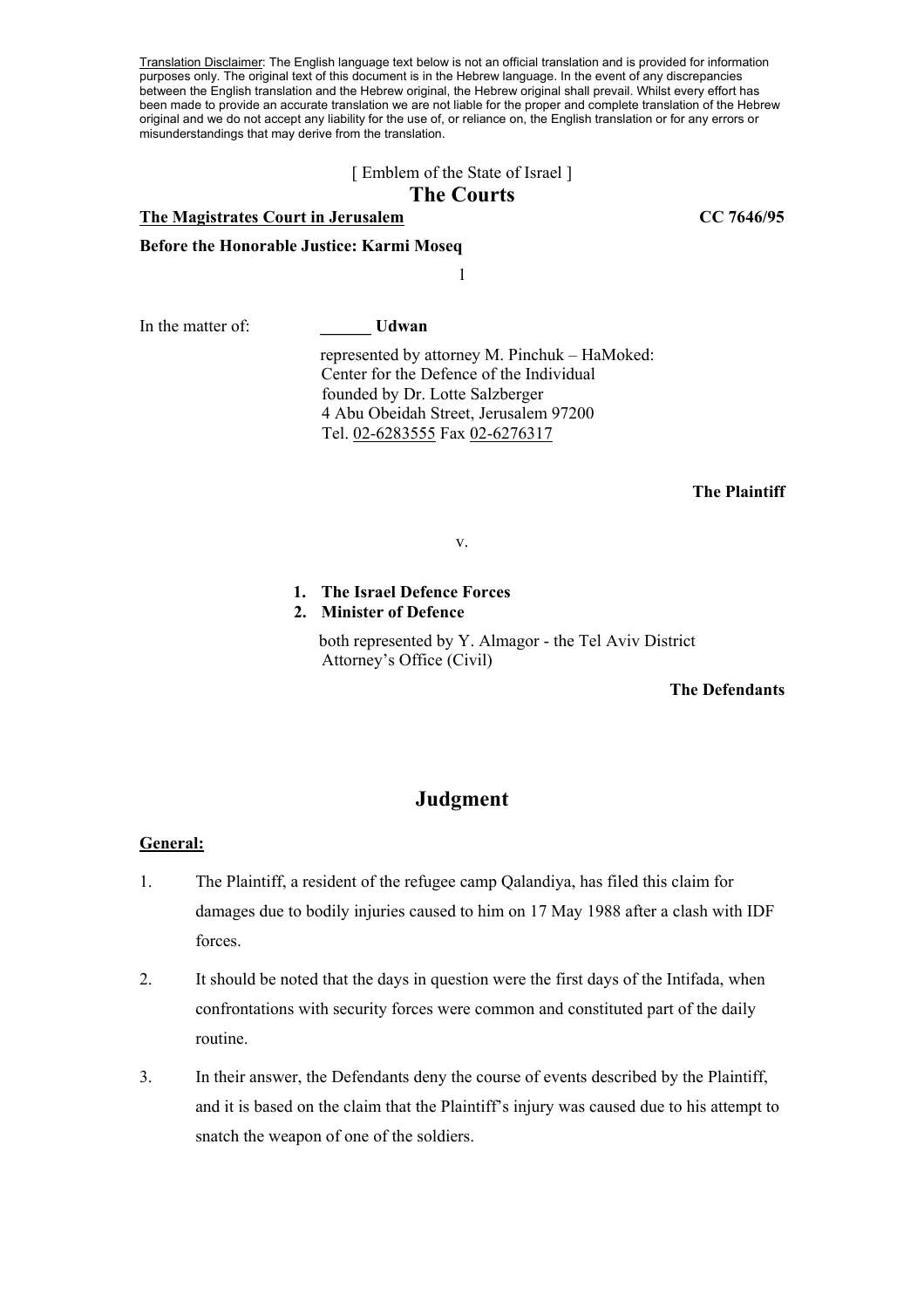# **The Magistrates Court in Jerusalem CC 7646/95**

#### **Before the Honorable Justice: Karmi Moseq**

 $\overline{2}$ 

- 4. I should note that there is no mention in the answer of the existence of a curfew a fact which accounts for a considerable portion of the Defendants' version of what happened.
- 5. The Defendants raise various defence arguments, including circumstances which justified the injury to the Plaintiff, and alternative arguments such as contributory fault and voluntary assumption of risk.
- 6. The Plaintiff filed his claim with the court on the last day before it prescribed, which has caused, according to the Defendants, evidentiary damage, as they were unable to locate the soldiers who were directly involved in the confrontation. According to the Plaintiff, he was unaware of the possibility of filing a claim, until after he was detained at the border crossing in 1993 and was asked to deposit NIS 1,000 as bail. After turning to HaMoked: Center for the Defence of the Individual in order to recover his bail, he learned that he was able to sue for damages.
- 7. I shall discuss these claims one by one.

## **The Plaintiff's version:**

- 8. The Plaintiff is claiming in his affidavit that he was detained in his car by a patrol force of six soldiers near the Omar Mosque, and was questioned about being outdoors during a curfew. The Plaintiff replied that he did not know that a curfew had been imposed and that, in any case, being an UNRWA employee, he had a permit to move about also during a curfew. The Plaintiff was asked to call the muezzin so that he would declare the curfew, which he did. Thereafter, the Plaintiff claims, he was asked by the soldiers to throw a gas grenade into his neighbor's house, with the soldiers explaining to him how to operate the grenade. When he refused and placed the grenade down on the ground, the soldiers started beating him up vigorously, while shooting in the air to keep away residents which had gathered nearby, and finally shooting a gas grenade at his waist from a short range.
- 9. In his examination, the Plaintiff stated that on the day of the incident, his car was parked close to  $\blacksquare$  'Antar's store, which is located close to the Omar Mosque in the camp. At that time, there was only one mosque, namely the camp mosque, which was located at a distance of approximately two kilometers from the Plaintiff's house (p. 5 of the transcript).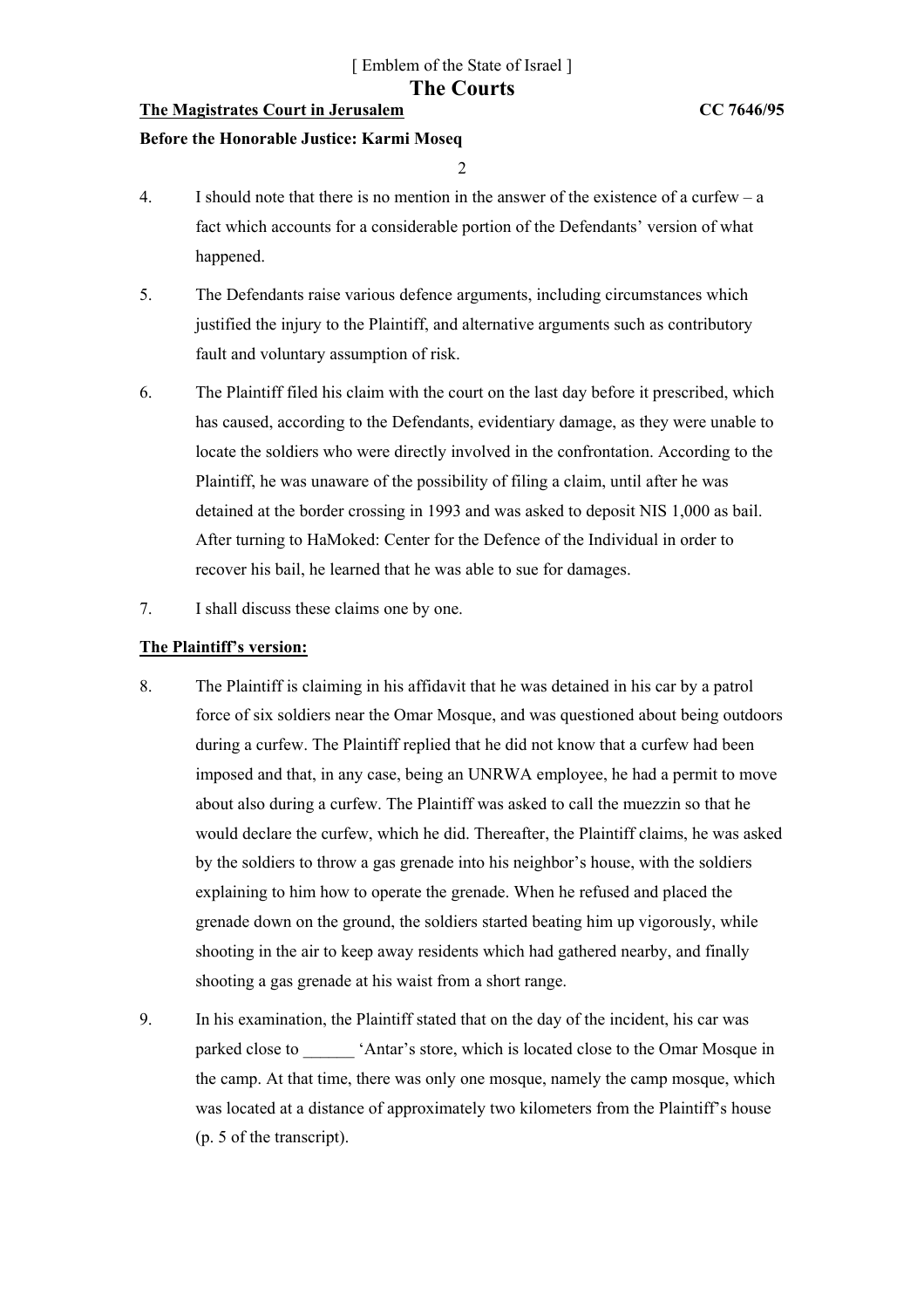# **The Magistrates Court in Jerusalem CC 7646/95**

### **Before the Honorable Justice: Karmi Moseq**

3

- 10. The Plaintiff stated that when the soldiers approached him the vehicle was at a standstill, and that he waited in his car until the soldiers arrived (ibid., p. 8). Since it was a holiday (the second day of Id al-Fitr), there were no stone throwings or other events.
- 11. To the Defendants' attorney's question, the Plaintiff replied that when he was asked to identify himself, he presented his I.D. and an UNRWA employee I.D., and added that there was a general permit for UNRWA employees to move about during curfews (ibid., p. 10).
- 12. It has further transpired from the Plaintiff's examination that at the next stage, the Plaintiff and the soldiers stood near 'Antar's house under the window of his house; the Plaintiff stood with the wall of the house to his left and facing the soldiers, who stood close to him (ibid., p. 12).
- 13. In his examination, the Plaintiff stood by his version, whereby he refused one of the soldiers' order to throw an object into the window of the house above him, and that it was this refusal which brought about his beating by the soldiers at first, and then, after they turned him with his face to the wall, the shooting to the right side of his waist (ibid., p. 14-15).
- 14. The Plaintiff was asked to draw the object which he claims to have received from the soldiers, and that was allegedly a gas grenade (D/4). From this drawing it appears that the object which the Plaintiff was asked to throw did indeed bear a great resemblance to an IDF gas grenade.
- 15. From a medical document dated 28 June 1988, that was filed by the Plaintiff, it appears that his injury was caused by a gas grenade. The Defendants' attorney did not challenge its content.
- 16. I should note that to my eyes the Plaintiff's testimony was credible, in the sense that he obviously did everything he could to cooperate with the soldiers at first, when he was asked to identify himself and presented his I.D. and an UNRWA employee I.D., and then when going to call the muezzin and returning. The Plaintiff has also given credible answers to the questions posed by the Defendants' attorney about the possibility of running away from the soldiers, had he wanted to do so (ibid., p. 14-15), and the possibility of snatching the soldier's weapon (ibid., p. 17), while surrounded by six (!) armed soldiers.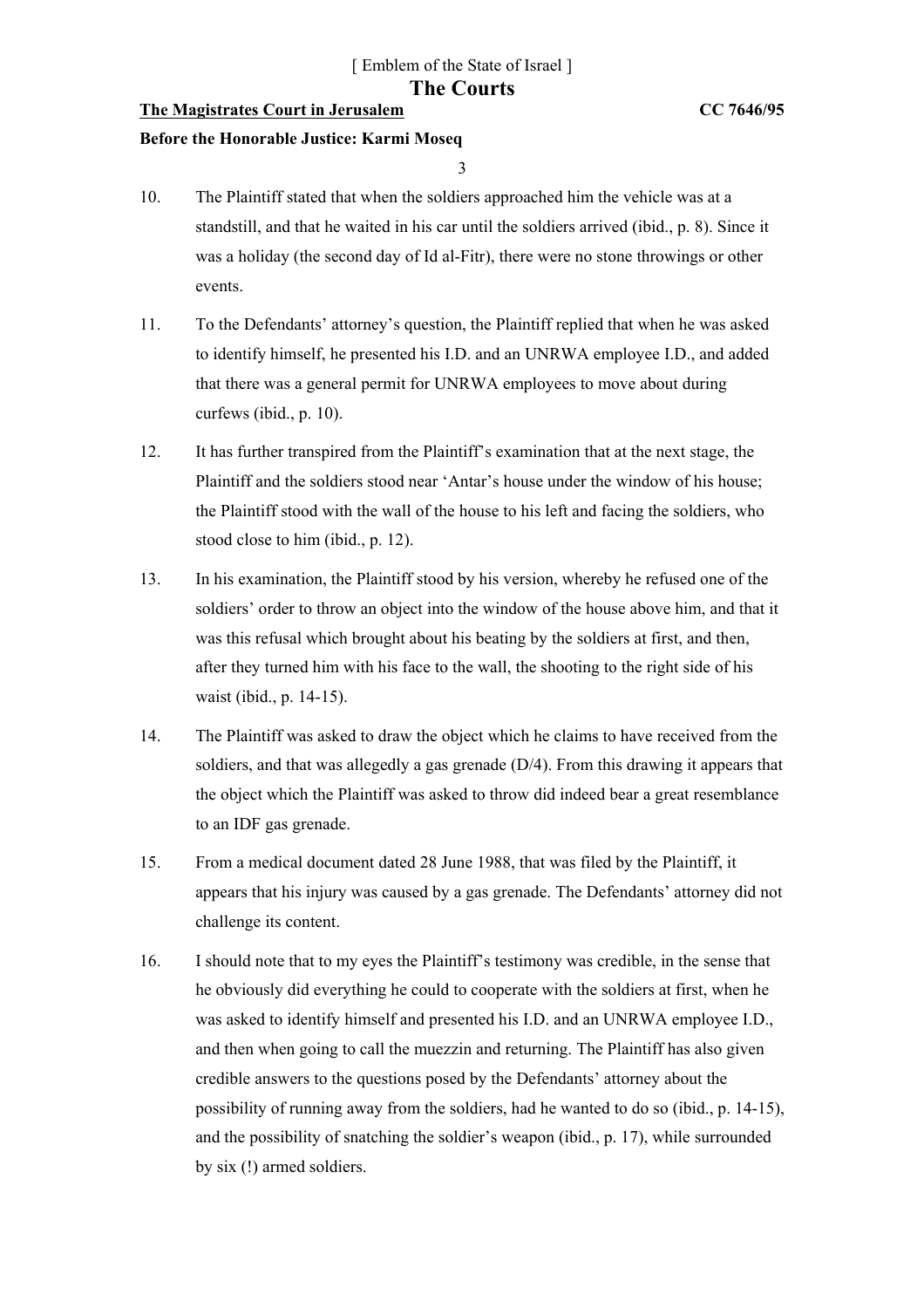# **The Magistrates Court in Jerusalem CC 7646/95**

#### **Before the Honorable Justice: Karmi Moseq**

4

- 17. The Plaintiff's witnesses: P.W. 2, Mr. Nabhan, was the director of the Qalandiya camp for UNRWA in 1988, and his house is located close to the Omar Mosque. According to him, on the day of the incident, the second day of Id al-Fitr, he heard his wife cry that there was trouble between the Plaintiff and IDF soldiers. He also heard cries and shots outside. When he stepped out of his house he noticed three out of six soldiers hitting the Plaintiff. He then noticed one of the soldiers assembling something on his gun and shooting the Plaintiff at the waist. The witness denied that there were any breaches of the peace, stone throwings or any other irregular events at the place.
- 18. From this witness' examination it appears that, being an UNRWA official, he drew up a report on the incident, which is located at UNRWA's offices in Ramallah (ibid., p. 22). This report was not submitted.
- 19. The witness' version in his examination supports the Plaintiff's version, whereby he was beaten up while being outside his car and trying to protect himself (ibid., p. 26). The witness stated that he saw a soldier place "*an object 10 cm long in a metal color*" on the gun (ibid., p. 25); however, the witness confirmed that he stood 25-30 meters away from the scene of the incident (ibid., p. 24, 27).
- 20. Mrs. \_\_\_\_\_\_ Nabhan, P.W. 2's wife, gave her version in an affidavit, being an eyewitness and the first to reach the Plaintiff after he was injured (p. 16 of the transcript). Mrs. Nabhan was not summoned to testify, and pursuant to Regulation 522(c) of the Civil Procedure Regulations, 5744-1984, no evidentiary weight should be given to her affidavit [see, on this matter, also CA 743/89 *Goldwasser et. al. v. Kravitz*, *Piskei Din* 46 (1) 485 and CA 397/87 *Gil v. Bank Discount Ltd.*, *Piskei Din* 44 (2) 397].
- 21. P.W. 3, Mr. Shihadha ('Antar), owns a grocery store that is located in the vicinity of the Omar Mosque and is adjacent to his house. On the day of the incident he was at home. The witness stated that he heard the soldiers talking to the Plaintiff, and that they asked him to go and get the muezzin so that he could declare a curfew. After returning, the soldiers asked him to throw a gas grenade into the witness' house. When he refused, the soldiers started beating him up, and then he heard two shots followed by a loud explosion, after which he saw the Plaintiff lying on the ground. The witness has noted that there were no irregular events of breaches of the peace,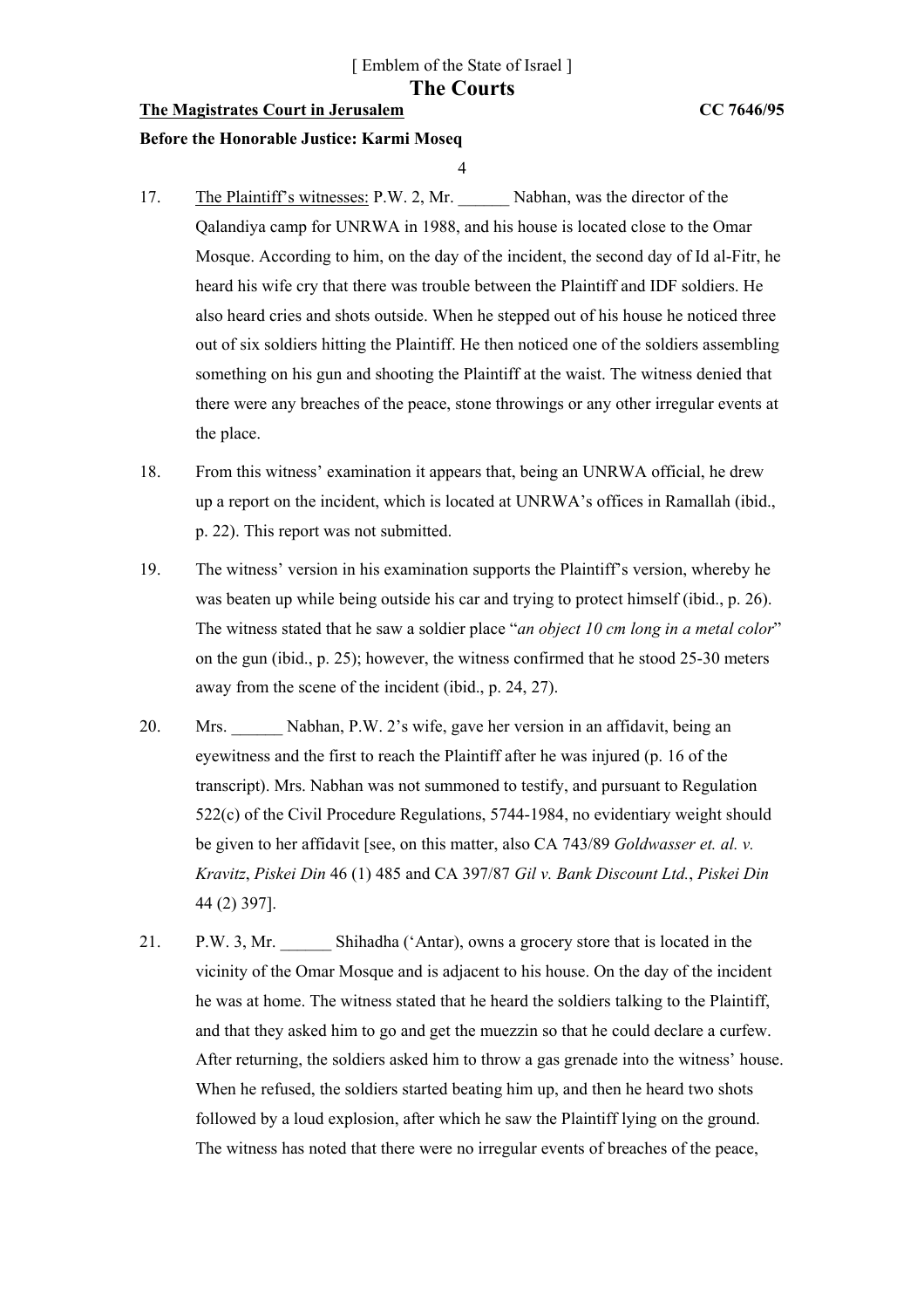# **The Magistrates Court in Jerusalem CC 7646/95**

#### **Before the Honorable Justice: Karmi Moseq**

#### 5

stone throwings, etc. at the place, and that except for his refusal to throw the gas grenade into his house, the Plaintiff obeyed all of the soldiers' instructions.

- 22. To the Defendants' attorney's question, the witness replied that the Plaintiff's car was parked close to his house. The witness further stated that he did not see the Plaintiff return with the muezzin, but noted that he saw him leaving and returning (ibid., p. 29).
- 23. The witness has stated that he heard the soldiers' conversation with the Plaintiff, including their instruction to the Plaintiff to throw the gas grenade (ibid., p. 30). According to the witness, the soldier did not place the grenade in the Plaintiff's hands, but held it in his hands during the verbal confrontation (ibid., p. 31).
- 24. I believe that if the Plaintiff had had the muezzin testify, his testimony could have helped clear the fog surrounding the question of whether a curfew was imposed on the day of the incident. I shall further note that the Plaintiff testified that while he was hospitalized, he filed a complaint to the Red Cross with the representative of the organization who came to him (Ibid., p. 4). A copy of the complaint was not attached, even though it could have indicated to the circumstances of the Plaintiff's injury at the closest time to the time of the event.

### **The Defendants' version:**

- 25. The existence of evidentiary damage: The Defendants claimed first that the filing of the complaint approximately seven years after the incident had occurred has caused them substantial evidentiary damage, as they were unable to locate the soldiers who were present at the incident.
- 26. I do not accept this argument since, so long as the legal situation determines that the number of years before the period of limitation commences is seven years, the State should be prepared for the filing of actions such as that of the Plaintiff, namely preserve the evidence that it could use in its defence [see, on this matter, the opinion of the Honorable Justice Moyal in CApp (Afula), 3261/96 *Abu al-Rub et. al. v. The State of Israel*, p. 5, not published].
- 27. Lieutenant Colonel Avital, DW 1, attached the two operations logs covering the day of the incident to his affidavit.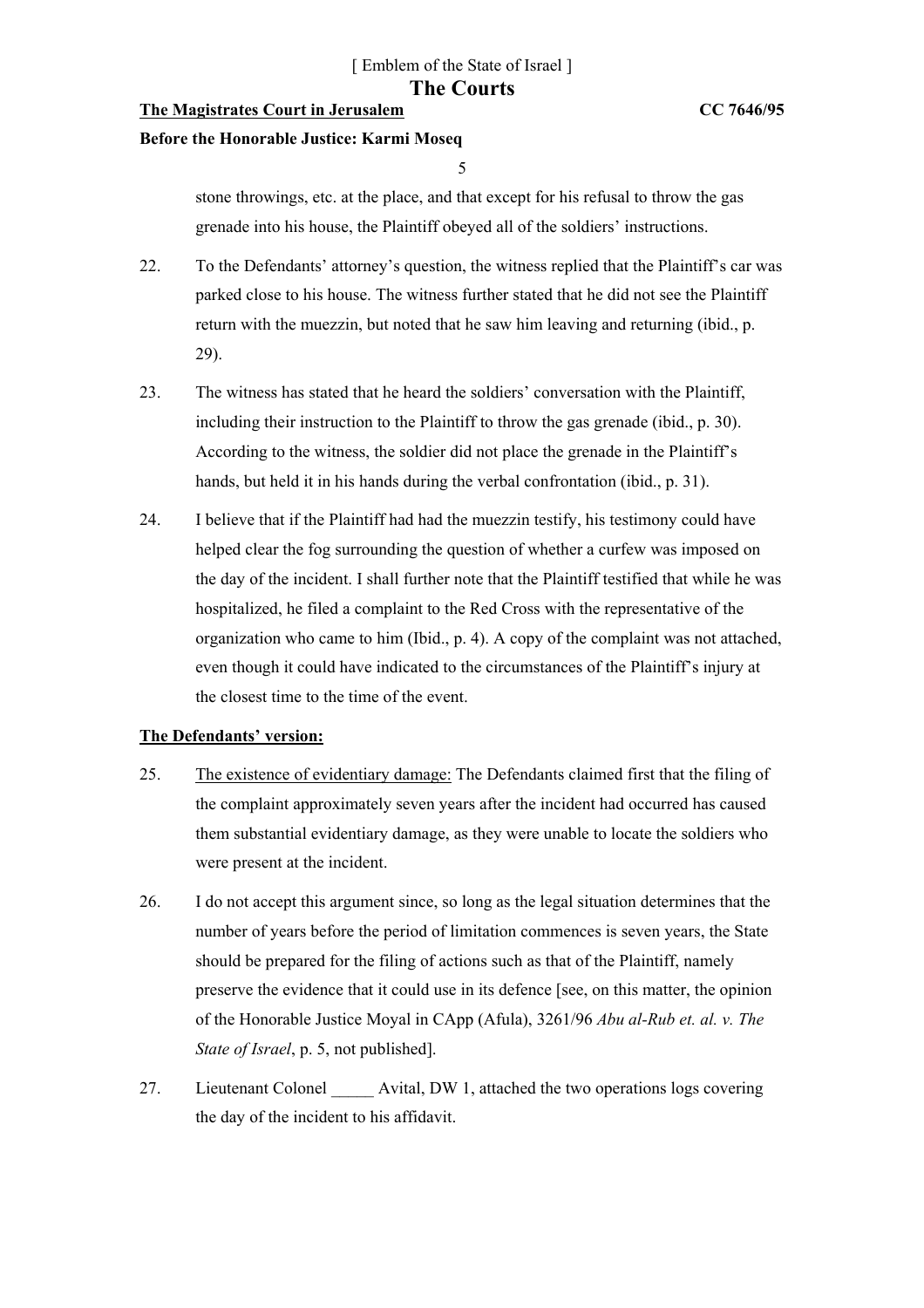# **The Magistrates Court in Jerusalem CC 7646/95**

#### **Before the Honorable Justice: Karmi Moseq**

6

- 28. The witness has stated that events of various types, such as shooting incidents, accidents, terror acts and any extraordinary event, are entered in the operations log (Article 3 of his affidavit).
- 29. A perusal of the "ordinary events report", which is the report summarizing the events of the day, reveals that at 09:50 a local's car was stopped for a routine checkup (this entry is followed by a description of a weapons-snatching attempt, at the end of which the local was shot twice in the abdomen). There is no mention of a curfew in the log.
- 30. In the second operations log, which is handwritten, there is no mention of a curfew being imposed before 10:00 on the said day (nor thereafter).
- 31. Thereafter, the specification of events is as follows:

**10:05 A local has tried to snatch the weapon of one of the soldiers from the 51st regiment at a roadblock in Qalandiya. The soldier shot at the local. It is unknown whether he was injured or killed. Was kidnapped by locals. A doctor has to perform an examination in hospital.** 

32. On the left hand side of the report, it is written in different handwriting:

**The injured was brought to hospital… his details: \_\_\_\_\_\_\_\_\_ from Qalandiya R.C.** [Refugee Camp]**, 30 years old. Gunshot wound… in operating room.** 

**10:10 Roadblocks erected at … and at Ramma junction. Declared a closed military area. A Golani patrol stopped a local's car for a routine checkup. The local who was in the car, about 30 years old, tried to snatch one of the soldiers' weapon. Another soldier who was at the roadblock fired two shots in the direction of the local.** 

33. On the left hand side of the report it was added:

**\_\_\_\_\_\_\_\_\_, UNRWA refugee certificate – no. \_\_\_\_.**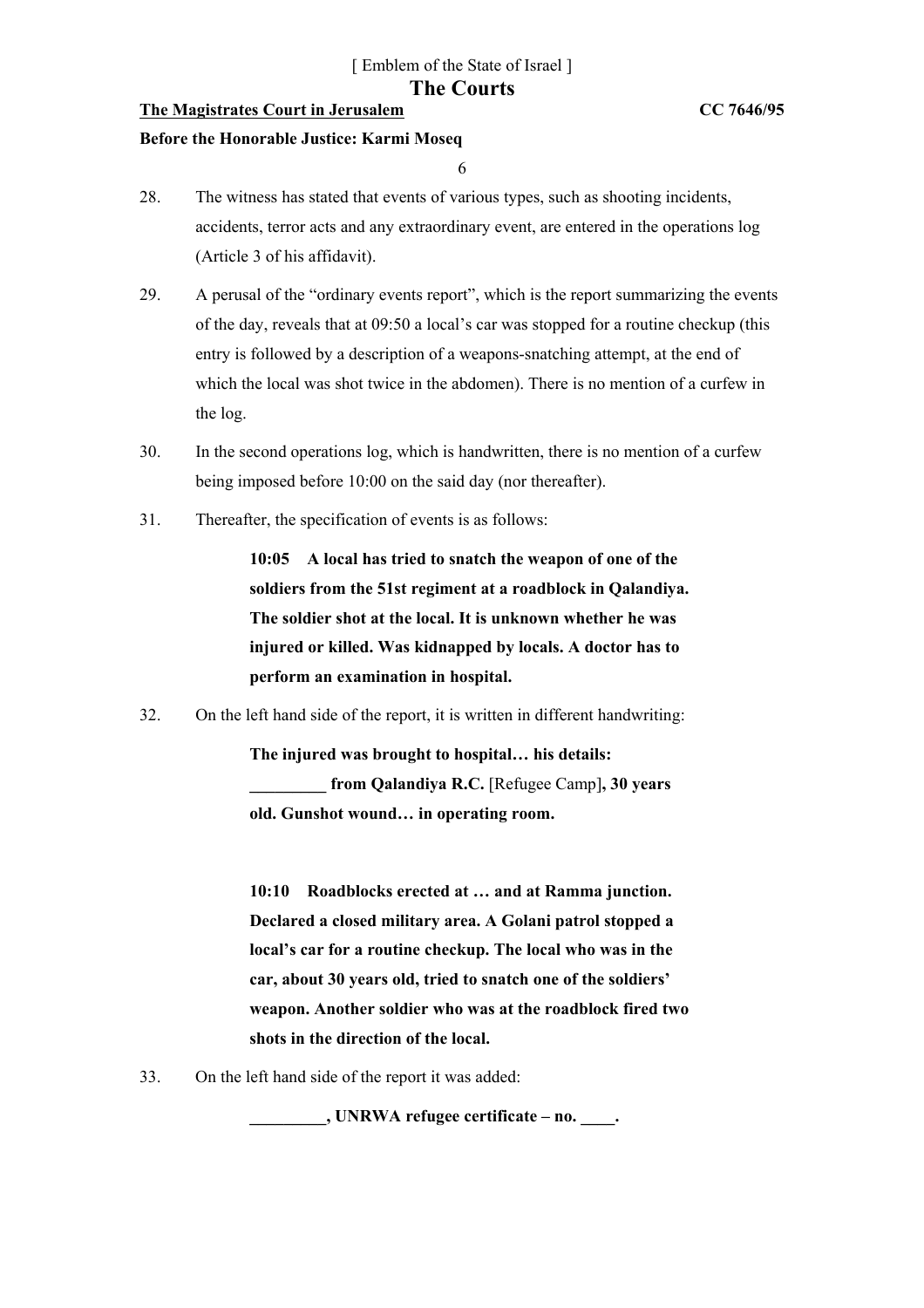# **The Magistrates Court in Jerusalem CC 7646/95**

#### **Before the Honorable Justice: Karmi Moseq**

7

- 34. In the intelligence log that was brought before me (P/3), there is an entry at 10:01 with a similar description of the incident. This log too contains no documentation of a curfew having been imposed.
- 35. Lieutenant Colonel Avital confirmed in his examination that there was indeed no documentation of a curfew having been imposed on the day of the incident, (p. 36 of the transcript).
- 36. Lieutenant Colonel Eli, DW 2, served at the time of the events as deputy commander of the regiment in the Qalandiya refugee camp area.

The Plaintiff's attorney claims that, being hearsay, Lieutenant Colonel Eli's testimony cannot be used as a basis on which to found the Defendant's version, since he was not present at the scene of the incident, but heard about its occurrence on the radio, and his testimony is based on his debriefing of the soldiers in the field.

- 37. The State's argument is that in view of the long time that had elapsed before the complaint was filed, it cannot locate the soldiers who were involved in the incident, and his testimony constitutes *res gestae* – an exception to the hearsay rule, since it was recorded by the witness' senses from the soldiers who were present at the incident, shortly thereafter, and was uttered by the perpetrator of the act.
- 38. A statement that accompanies an act and explains the performance thereof can shed light on the act and explain it, and it will be accepted as evidence of the truth of the matters asserted therein, even though the person having made the statement is not a witness and cannot be brought to the stand. Such a statement required the fulfillment of three conditions (Y. Kedmi, Al ha-Re'ayot [On Evidence], Consolidated and Updated Edition, p. 437-438):
	- The statement accompanies an act performed by the person making the statement and explains the same;
	- The statement was made while the act was performed or in proximity thereto;
	- The statement was uttered by the perpetrator of the act.
- 39. Lieutenant Colonel Eli debriefed the soldiers shortly after the incident, after having heard about its occurrence on the radio, and he heard about the events from them.
- 40. I confess that it was not wholeheartedly that I agreed to accept Lieutenant Colonel Eli's testimony, especially in light of the fact that he had prepared a report in writing,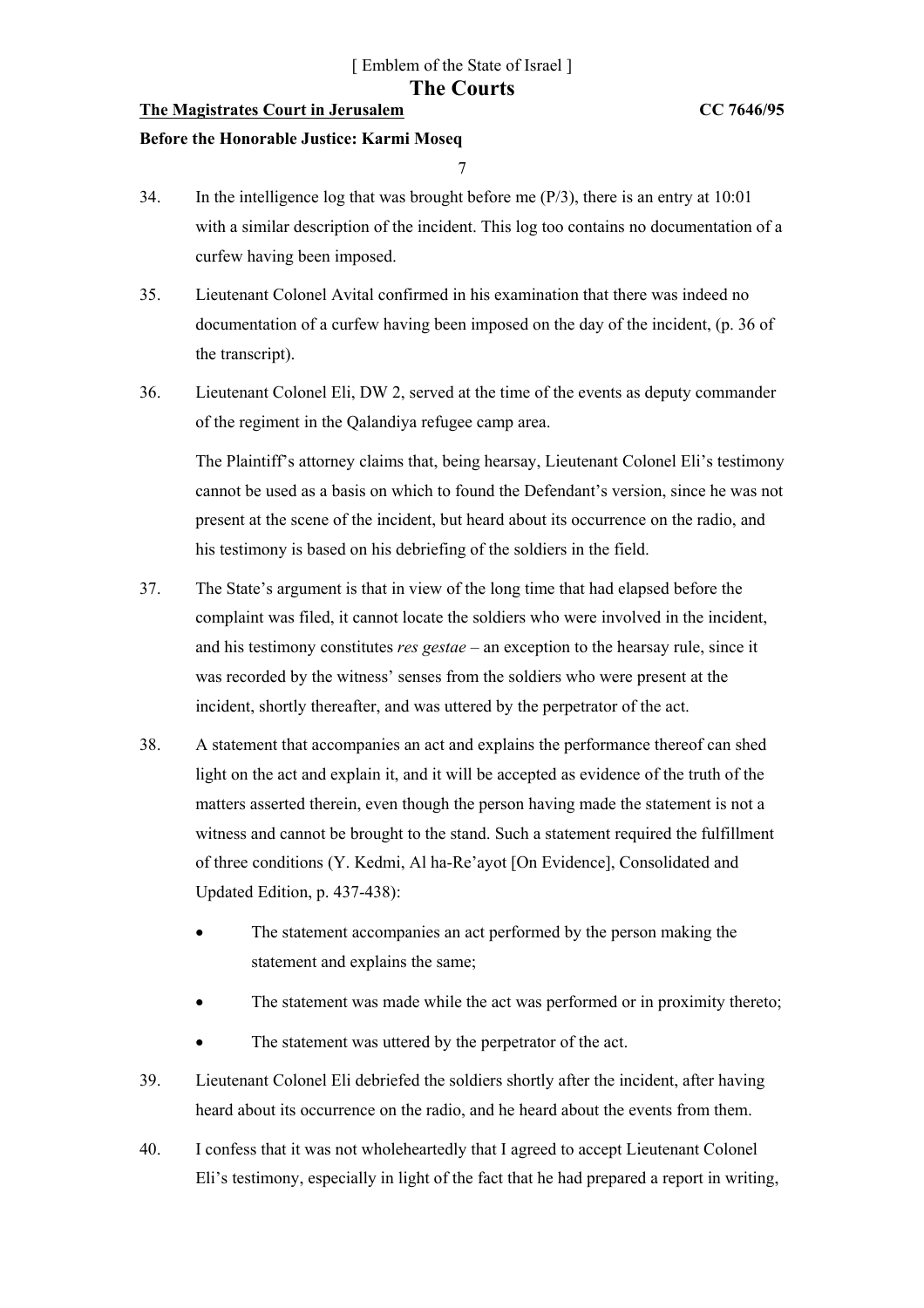# **The Magistrates Court in Jerusalem CC 7646/95**

#### **Before the Honorable Justice: Karmi Moseq**

8

which the Defendants have chosen not to submit (p. 42 of the transcript). However, in view of the fact that the complaint was filed a long time after the incident occurred, I determine that his testimony can be regarded as falling within the *res gestae* exception.

- 41. In his affidavit, the witness stated that a curfew had been imposed on the day of the incident (Article 8).
- 42. In Article 11, the witness described the chain of events leading to the Plaintiff's injury. I have chosen to bring this description verbatim:

**To the force's soldiers' surprise, the Plaintiff refused to identify himself, and even started arguing with the soldiers. The Plaintiff said that he was from a certain aid organization and that the curfew did not apply to him. An argument developed between the soldiers and the Plaintiff, at the end of which the Plaintiff attacked the soldiers. The commander called the soldiers to help him and asked to ward the Plaintiff off and to "break away" from him, since such a confrontation could have inflamed passions and drawn locals outside. The patrol commander tried to gain control of the Plaintiff, but was unsuccessful. The Plaintiff let go and ran towards another soldier in order to attack him, and the latter shot him from a short range. From him, he continued to another soldier in order to extract his weapon from him, and after a struggle the weapon fell down. The soldiers did not shoot at the Plaintiff at this point because they were afraid of hitting their friends who were standing close to him. After the soldiers' attack, the Plaintiff began escaping and the soldiers ran after him. The soldiers shouted after him to stop ("waqif" in Arabic), fired into the air and then fired at him.** 

43. In Article 12 of his affidavit, the witness said that "the Plaintiff was injured in the abdomen, was treated in the field and was rushed by army forces to receive medical treatment".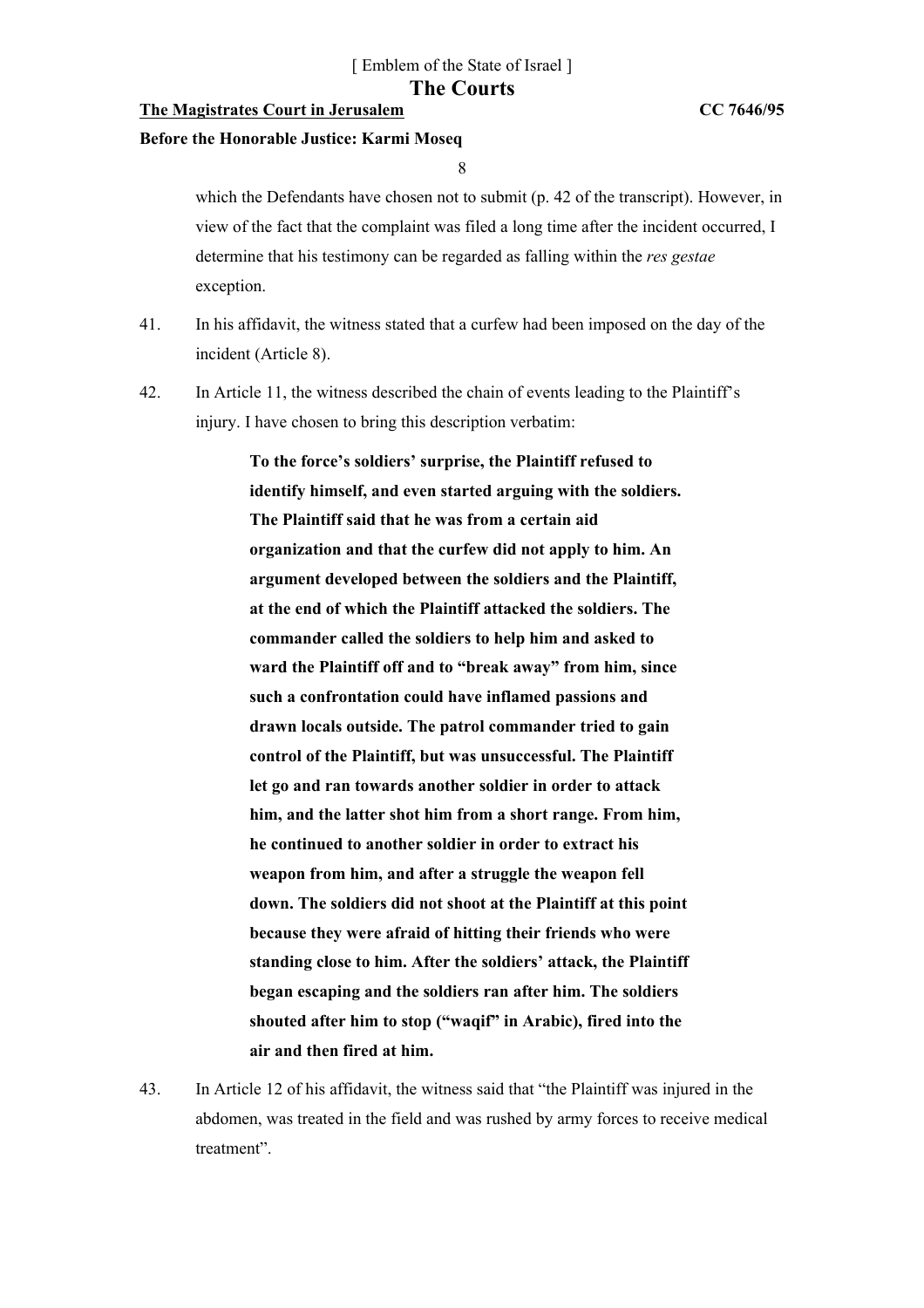# **The Magistrates Court in Jerusalem CC 7646/95**

#### **Before the Honorable Justice: Karmi Moseq**

9

- 44. Lieutenant Colonel Eli testified in his examination that the existence of a curfew is reported in the operations log by all operational levels (p. 43 of the transcript), and yet confirmed that there was no documentation in the operations logs that a curfew had been imposed on the day of the incident (ibid., p. 44).
- 45. Lieutenant Colonel Eli's affidavit was accompanied by a tape recording of the newscast from the day of the incident, which the Defendants claim should be given similar evidentiary weight to that of a picture, it being documentation from a time close to the event, that was made by a third party which is not a party to this litigation.
- 46. I do not believe that the tape carries considerable evidentiary weight, since it too is based on Lieutenant Colonel Eli's testimony, which is essentially hearsay, and adds no additional information to that specified in his affidavit; it should be emphasized that Lieutenant Colonel Eli was not present at the time of the incident, and his version, as recounted by him in court, is based on the report he received from his soldiers.
- 47. In this respect, I should note that Lieutenant Colonel Eli testified that the military police investigated the incident, because it involved casualties (p. 42 of the transcript). The Defendant has chosen not to submit this report.

### **The circumstances of the Plaintiff's injury:**

- 48. The Defendants' attorney pointed in his summations to contradictions found in the witnesses' testimonies, but I have not found them to be material, namely such that can rebut the Plaintiff's version. Furthermore, there is sufficient evidence indicating to the circumstances of the Plaintiff's injury, as I shall specify below.
- 49. The operations log of Central Command, which was attached to Lieutenant Colonel Avital's affidavit, specifies the main events which took place on 17 May 1988 between the hours of 03:45 and 00:40. This log makes no mention of the incident, following which a curfew was imposed on the refugee camp, according to the Defendants (a local stopping an Israeli car and striking the driver's head with a stone).
- 50. From the testimonies of Lieutenant Colonel Avital and Lieutenant Colonel Eli, and from the operations logs, it clearly transpires hat no curfew was imposed on the day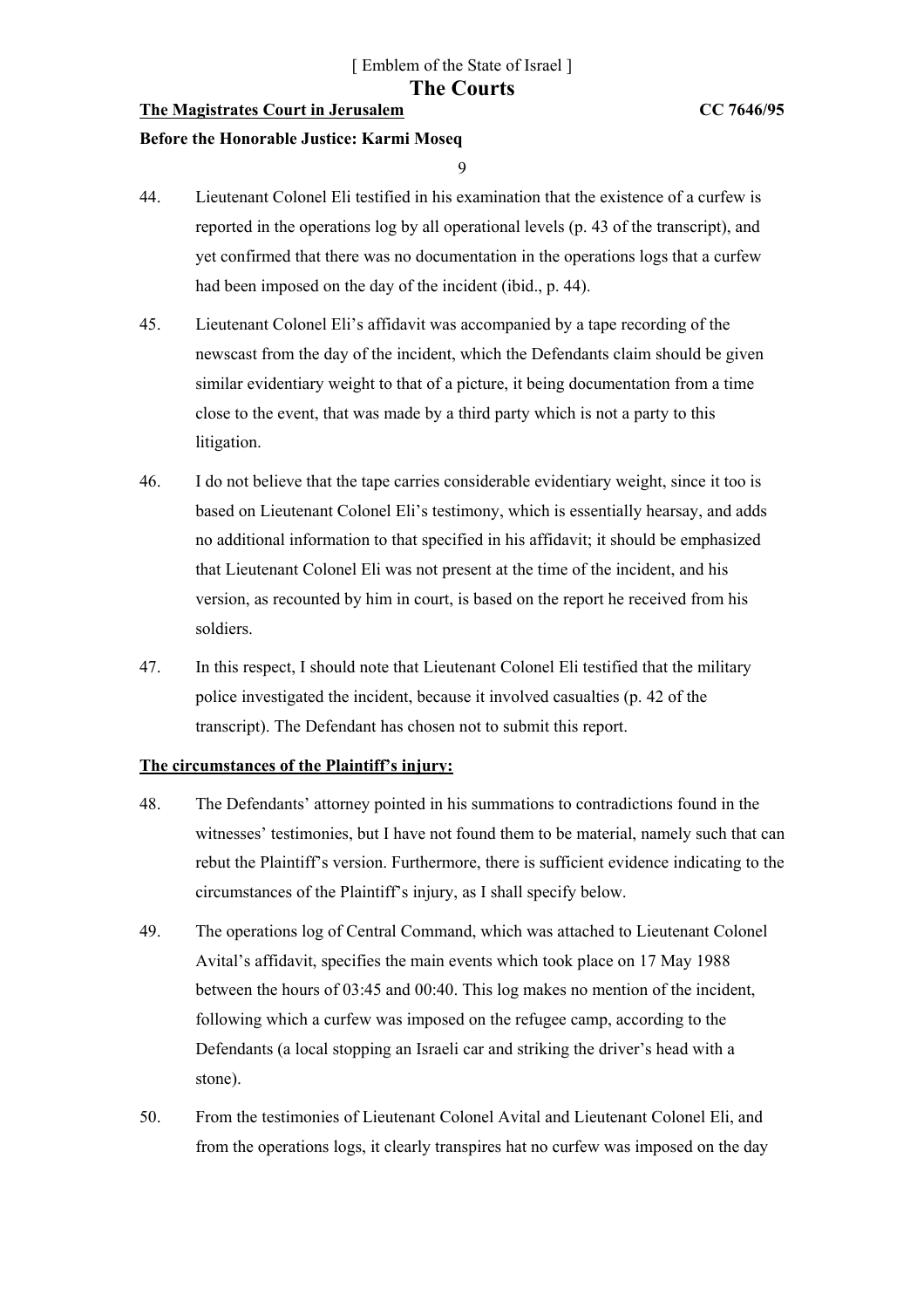# **The Magistrates Court in Jerusalem CC 7646/95**

#### **Before the Honorable Justice: Karmi Moseq**

10

the Plaintiff was injured, and therefore the State's claim regarding the breach of the curfew as the initial cause of the soldiers' having turned to the Plaintiff, is unfounded.

- 51. From the description of the circumstances of the incident given by Lieutenant Colonel Eli, we learned that the Plaintiff was with his back to the soldiers, since they were chasing him, and the obvious conclusion is that the injury should have been to the back part of his body, namely his head, torso, pelvis or legs.
- 52. Prof. Meller, a plastic surgeon, prepared the opinion on the Plaintiff's case. The Defendants have chosen not to submit an opinion on their behalf. Prof. Meller states in his opinion that the Plaintiff has two scars on his abdomen: the one is vertical, 11.5 cm long, on the central line of the abdomen above the navel; the other is on an area of 2 x 14.5 cm on the right side of the abdomen.
- 53. These factual findings match the version described by the Plaintiff with regard to the direction of the shooting.
- 54. I shall further note that the circumstances of the development of the confrontation as alleged by the Defendants are questionable also with regard to the reason for its outbreak, since why would the Plaintiff refuse to identify himself, being a member of the UNRWA organization who is authorized to move about even when a curfew is imposed?!
- 55. The Plaintiff testified that after he was injured, he remained lain on the floor, and was taken to hospital by his acquaintances (p. 16 of the transcript). This version is supported also by the testimonies of the other witnesses (ibid., p. 25). There is no indication in the operations logs of the Plaintiff having been evacuated by the soldiers (it was written there that his body was kidnapped by locals); this fact too contributes to the validation of the Plaintiff's version, since, had the soldiers injured him in the circumstances described by the Defendants, they would probably have arranged for his evacuation.

# **The State's liability in tort:**

56. Hoq ha-Neziqim ha-Ezrahiyyim (Ahrayut ha-Medina) [Torts Law (State Liability)], 5712-1952, determines the State's liability in tort similarly to that of any other litigant, owing to negligent acts.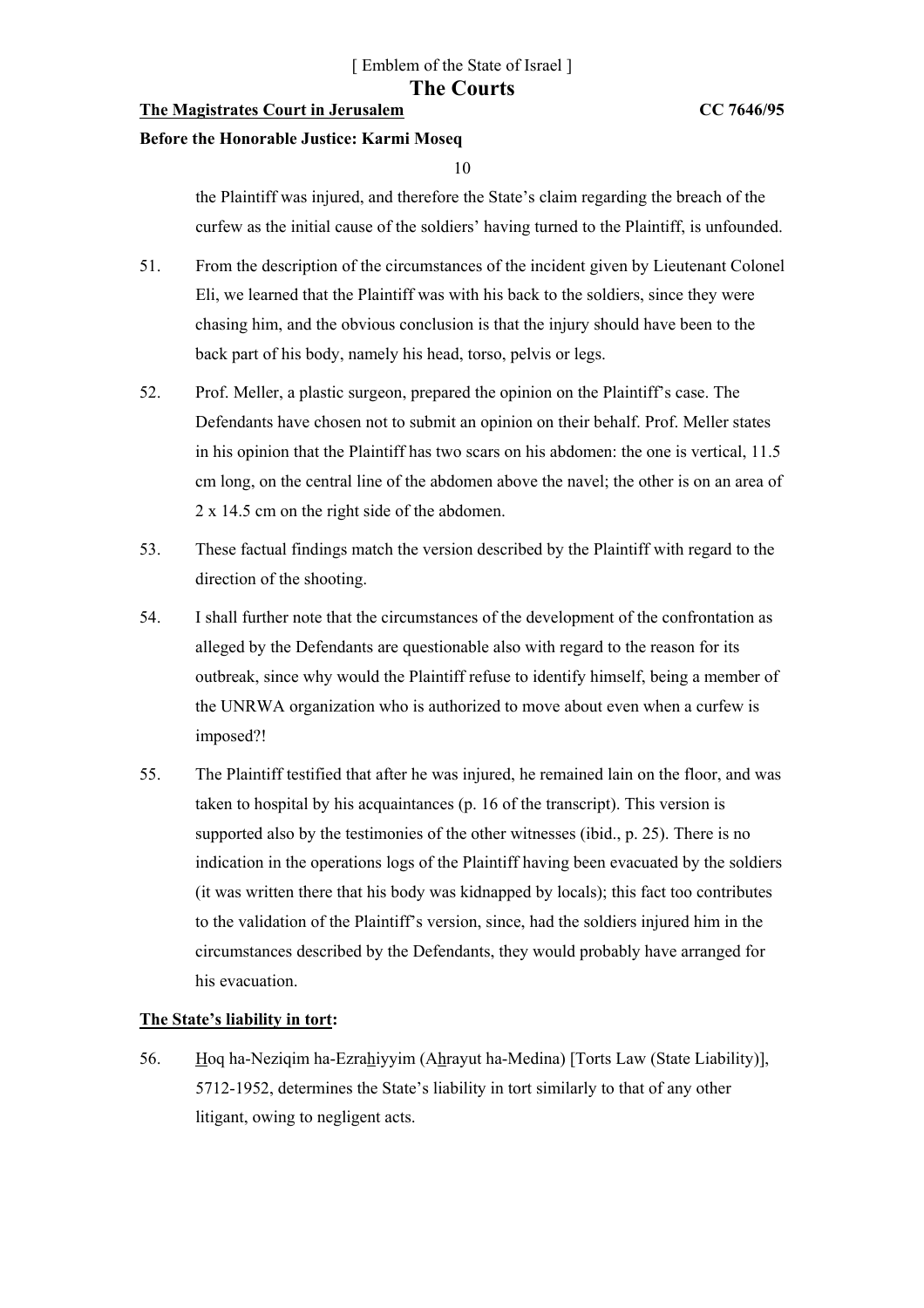## **The Magistrates Court in Jerusalem CC 7646/95**

#### **Before the Honorable Justice: Karmi Moseq**

11

- 57. The Defendants' conceptual duty may be regarded as comprising the two sides of the scale: the one is the duty of preserving law, order and general security, and the other is the duty of safeguarding the body and property of local residents.
- 58. The Honorable President Agranat (as was his title then) ruled in CA 751/68 *Ra'id et al. v. the State of Israel*, *Piskei Din* 25 (1) 195 that the standard of reasonable caution, according to which the conduct of a shooting police officer will be measured, must be applied in consideration of the tension that existed at the time of the riot and the other special circumstances of the case, as distinguished from the application of the said standard to a case in which a person causes an accident while being in a "normal" situation.
- 59. Based on this precedent, Justice Procaccia ruled in CApp (Jerusalem) 210/93 *the Estate of the Deceased Nasir et al. v. the State of Israel*, *Taqdin Mehozi* 95(4) 180:

**The conceptual duty of caution ranges, therefore, between the unconditional duty of caution not to hurt individuals in times of peace, and a conditional duty in times of crisis, when the limits of such duty in such situations are determined in accordance with the reasonableness of foreseeing the damage in accordance with the circumstances of the case. The more difficult and violent is the crisis, the more limited is the degree of caution required vis-à-vis the individual involved in the crisis, and vice versa. Also under such circumstances, it is necessary that the risk to the individual's safety not exceed the proper and reasonable degree in the factual reality that is unique to the case.** 

- 60. Needless to say, the concrete duty of caution is established in this case too.
- 61. As aforesaid, the factual foundation which the Plaintiff has managed to prove indicates that there was no rioting around the time of his injury, and that his behavior was characterized by no aggression of any kind until the moment he was beaten by the soldiers and tried to defend himself. Furthermore, I will say that the rueful conclusion that arises from the picture that has been drawn before me is that there was no reason for the outbreak of the confrontation between the parties, because the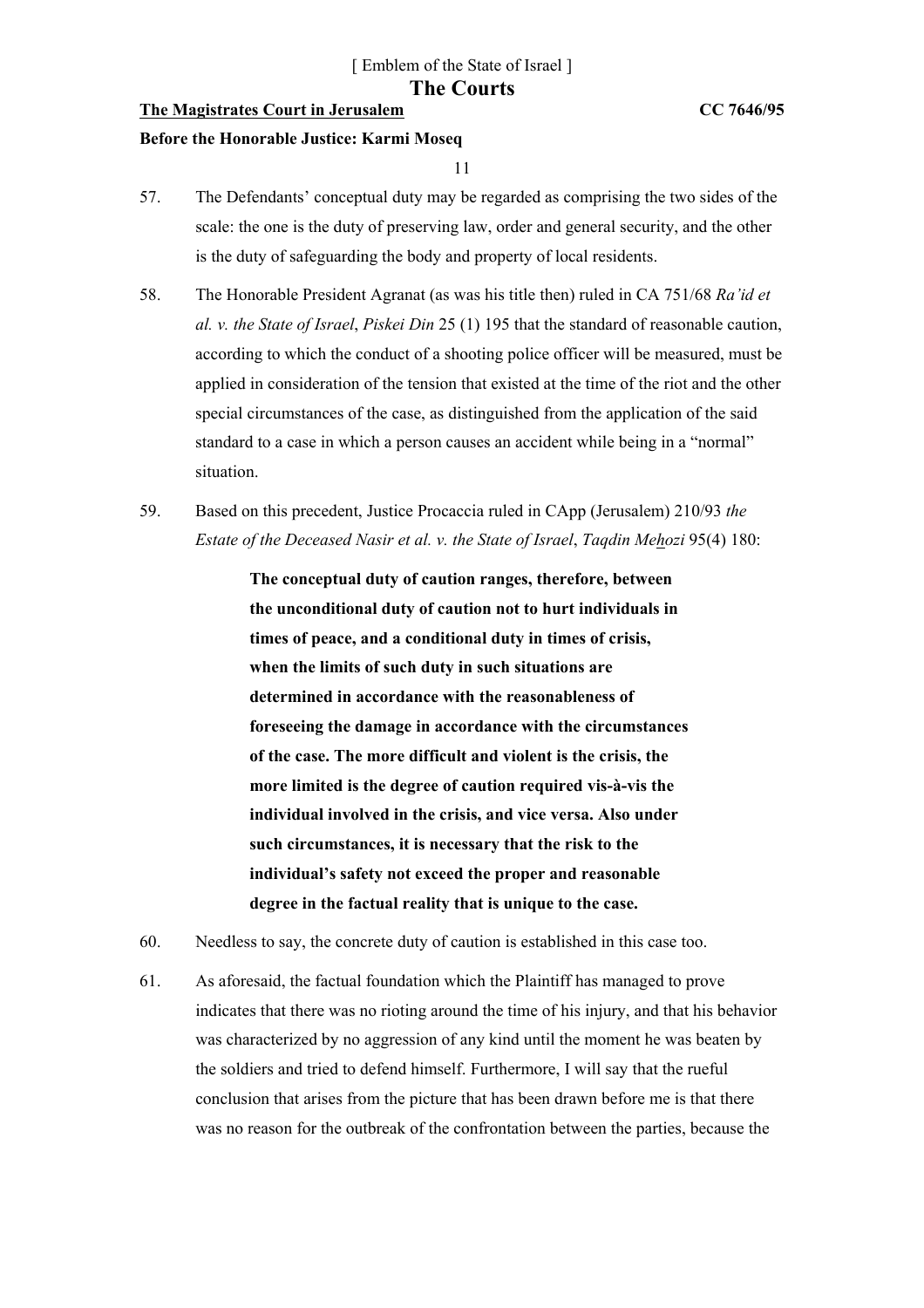## **The Magistrates Court in Jerusalem CC 7646/95**

#### **Before the Honorable Justice: Karmi Moseq**

12

Plaintiff's being outdoors involved no breach of curfew, and therefore the reason why the soldiers went up to the Plaintiff in the first place is unclear.

- 62. Under these circumstances, the soldiers breached the duty of caution owed to the Plaintiff, by using violent means of action without any justification, with regard to both the Plaintiff's conduct and the objective circumstances at the time the incident took place.
- 63. Since the soldiers are the State's agents, the State is liable for the Plaintiff's damages, insofar as he is able to prove them.
- 64. The Defendants' attorney claimed in his summations that the behavior of the soldier who attacked the Plaintiff was irregular, extreme and unforeseeable, and therefore imposed no liability on the Defendants.
- 65. I do not accept this claim, first because we are concerned with six soldiers, who witnessed the occurrence of the incident, and were able to prevent the rueful consequences at its close, and second, because they were perpetrated within the framework of the soldier's duties, albeit while abusing his authorities.
- 66. In practice, once I have determined that the Plaintiff's injury was the result of the negligence of the soldiers, the Defendants' agents, there is no longer any need to discuss the other arguments. However, and superfluously, I will note with regard to the battery argument that the factual foundation that was established meets the enhanced burden of proof that is imposed on the Plaintiff when attributing to the soldiers criminal actions in a civil trial [see CA 373/89 *Masri v. Helef*, *Piskei Din* 45 (1) 729, 742, and CA 125/89 *CPA Blass v. Filowsky et al.*, *Piskei Din* 46 (4) 441, 449].
- 67. The Defendants' attorney claimed in his summations that the Defendants enjoy an immunity, pursuant to Article 25 of the Torts Ordinance, since the Defendants neither allowed nor ratified the soldiers' acts. This claim does not stand in the face of the case law, which determines that once the State has taken a stand as a litigant, whereby the attack should not be deemed as a civil wrong, it is deemed to have ratified the attack and chosen to assert its legality (CA 667/77 *Dadon et al. v. Atias et al.*, *Piskei Din* 32 (2) 169, 174; CApp (Jerusalem) 20965/98 *Juda v. the State of Israel*, not published).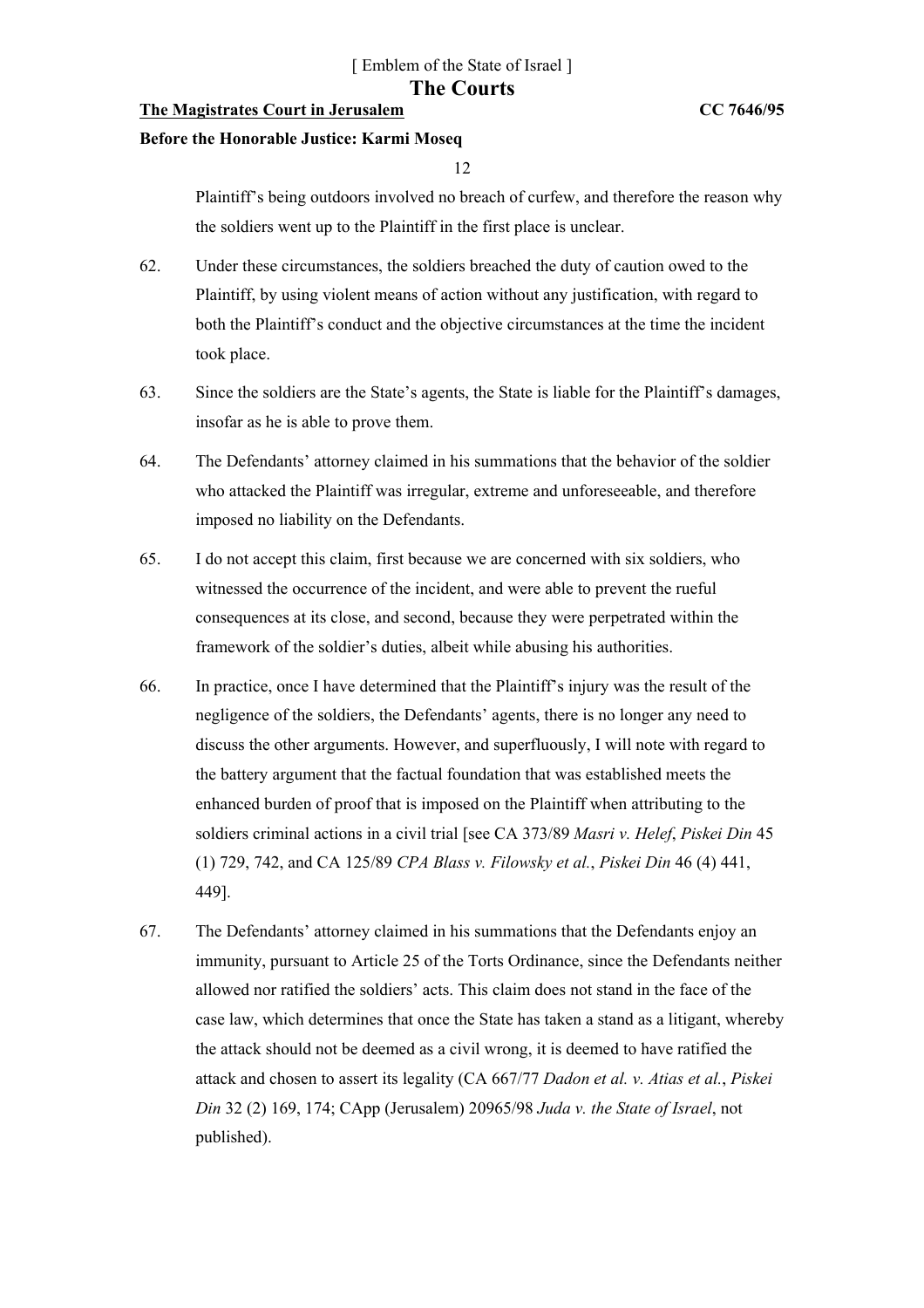# **The Magistrates Court in Jerusalem CC 7646/95**

#### **Before the Honorable Justice: Karmi Moseq**

13

- 68. The Defendants' attorney claimed in his summations that since the act was an act of war, the Defendants enjoy a defence under Article 5 of the Torts Law (State Liability), 5712-1952.
- 69. I do not believe that this defence is established for the Defendants in the case before us; an "act of war" was defined in CA 311,317/59 *Tractor Station Factory Ltd. v. Yoram ben Yosef Hayyat et. al.*, *Piskei Din* 14, 1609, and in later case law, as a genuine act of fighting, namely a military act which the army generally does not perform other than in times of warfare, such as the gathering of forces for battle, belligerent attacks, exchanges of fire, explosions, etc. [CA 311, 317/59, CA 623/83 *Levy et al. v. the State of Israel*, *Piskei Din* 40 (1) 477, 479-480]. Clearly, not one of the foregoing took place in this case [see also CApp (Jerusalem) 82/94 *Panon v. the State of Israel, Taqdin Mehozi* 96 (3) 748].
- 70. The Defendants' attorney raised an alternative defence argument, whereby the soldiers' actions may be classified as policing activities, which are covered by the defences set forth in Pequddat ha-Mishtara [Nosah Hadash] [the Police Ordinance [New Version]], 5731-1971, and Hoq ha-Oneshin [the Penal Law], 5737-1977 (Articles 153-154).
- 71. The authority of policemen is not absolute, and must pass the test of reasonableness [CA 751/68 *Ra'id et. al. v. the State of Israel*, *Piskei Din* 25 (1) 197]. As I mentioned above, the circumstances of the incident, as they appear from the Plaintiff's version which I accept, did not justify shooting at the Plaintiff, who was not armed, was facing six armed soldiers, and did not express any resistance.
- 72. I am not convinced that the Defendant has lifted the burden of proving contributory negligence on the Plaintiff's part, since his conduct, as alleged by the Defendants' attorney in his summations, was not proven. The same applies to the facts raised with regard to contributory fault, which were not proven (breach of curfew; arguing with IDF soldiers; disregarding the knowledge that the soldiers' entry into the camp testified to antecedent breaches of the peace; disregarding the belligerent situation around his house; attacking an IDF soldier while fulfilling his duties; an attempt to snatch a weapon from an IDF soldier while fulfilling his duties).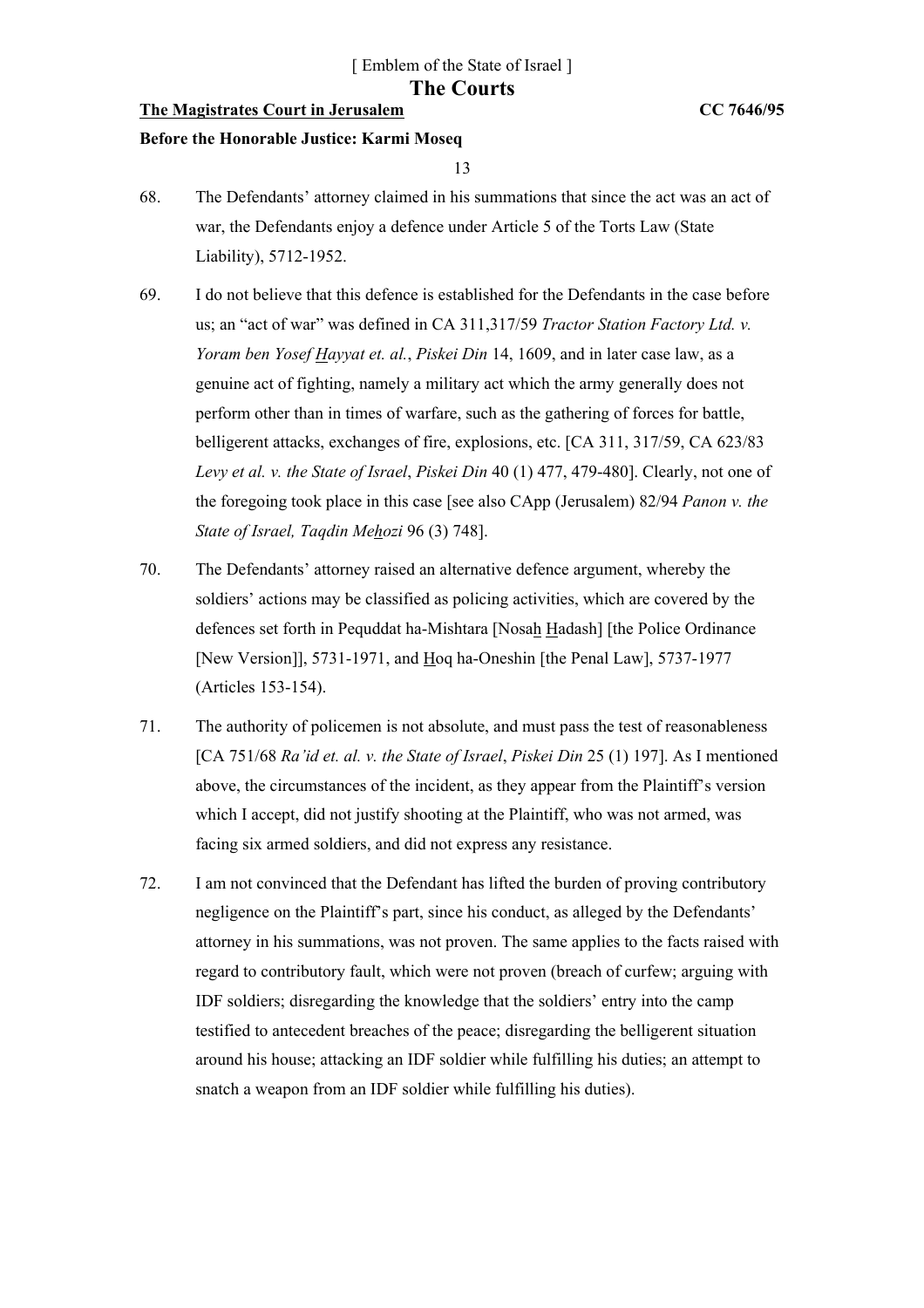# **The Magistrates Court in Jerusalem CC 7646/95**

#### **Before the Honorable Justice: Karmi Moseq**

14

- 73. As for the claim of voluntary assumption of risk, it was not proven to me that the Plaintiff could have foreseen the circumstances of his injury in his acts, since his alleged acts were not proven by the State.
- 74. The Plaintiff's attorney claims in her summations that the circumstances of the case transfer the burden of persuasion to the Defendants on two grounds:
	- a. *Res ipsa loquitur* [the thing speaks for itself]: One of the three cumulative conditions for the proof of this claim was not fulfilled, namely that the Plaintiff had no knowledge of the events.
	- b. "The dangerous object": In view of current case law, this argument too is unfounded, since it requires the leaving or delivery of the dangerous object to another, and the causing of damage through the use thereof by the other [CA 81/62 *Fischman v. the Attorney General*, *Piskei Din* 17 (3) 1478]. These were not the circumstances in the case before us.

# **The Plaintiff's damages:**

- 75. The Plaintiff's attorney refrained from addressing the issue of damage in her summations, and made reference to the complaint, that was limited to the sum of NIS 50,000 as of the date of filing of the complaint (17 May 1995), the current value of which is NIS 85,455, and does not specify all of the damage counts that are customary in claims for bodily injuries. I shall note that the Defendants' attorney referred to this in his summations, and that the Plaintiff's attorney preferred not to respond thereto in the responding summations which she filed (see Article 19 of the amended complaint).
- 76. The Plaintiff submitted, on his behalf, the opinion of Prof. Meller, which determines that the Plaintiff was left with a permanent disability of 10%, due to the remaining aesthetic impairment.
- 77. As is known, the damages included in the definition of "special damage" require proof.
- 78. Past loss of earnings: The Plaintiff has presented no evidence proving his earning level, and I have therefore not deemed to adjudicate any sum on this damage count for the past.